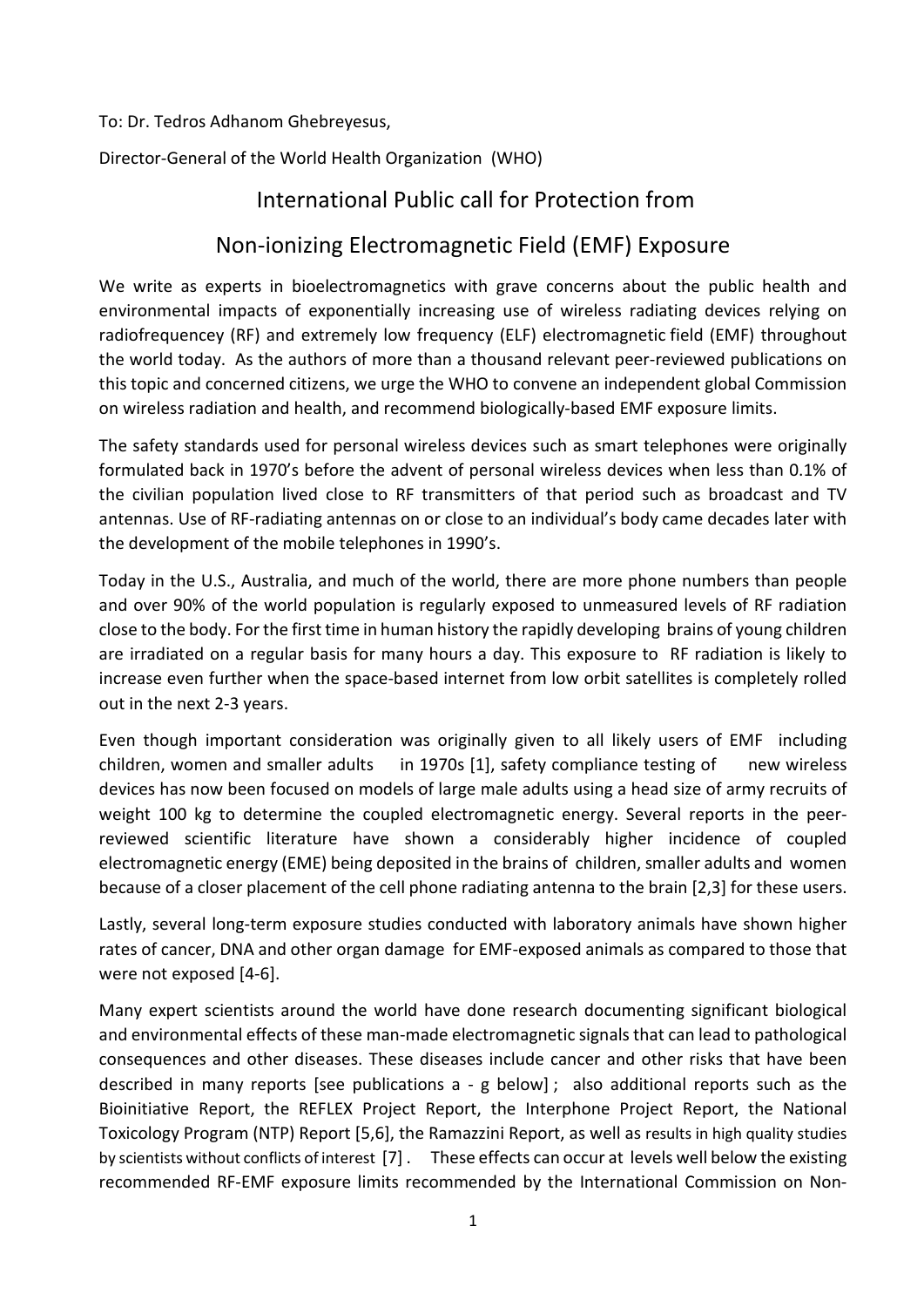Ionizing Radiation Protection (ICNIRP) and endorsed by the WHO EMF project to avoid acute shortterm heating. Several expert organizations have recently documented the fact that the ICNIRP constitutes a self-appointed, self-monitored group that only represents a minority scientific viewpoint.

Most recently, an expert panel advising the Swiss government concluded that low levels of EMF cause serious health problems, especially for children, the elderly, and those with existing diseases [\(https://ecfsapi.fcc.gov/file/10122280631517/Newsletter\\_BERENIS\\_Special\\_Issue\\_January\\_2021.](https://ecfsapi.fcc.gov/file/10122280631517/Newsletter_BERENIS_Special_Issue_January_2021.pdf) [pdf.](https://ecfsapi.fcc.gov/file/10122280631517/Newsletter_BERENIS_Special_Issue_January_2021.pdf)) Following the outdated guidelines of ICNIRP could have grave consequences for humanity and the environment. [5-7].

In June 2001, the WHO/International Agency for Research on Cancer (IARC) classiffied extremelylow frequency magnetic fields as a Group 2B, possible human carcinogen that increases risk of childhood leukemia. Static/ELF magnetic fields are emitted by ubiquitous electrical appliances and powerlines. Low intensity static/ELF –EMF has been reported to cause biological effects that could be detrimental to health, e.g., oxidative stress, genetic, and neurological changes [8-10]. In addition, man made static/ELF-EMF could affect wildlife and possibly survival of many species.

In May 2011, the WHO/IARC classified all radiofrequency electromagnetic fields as "possibly carcinogenic to humans" (Group 2B).

Several important appeals, resolutions and other documents were issued in the last few years by the scientific community warning public health authorities about the necessary reduction on EMF exposure limits and its associated risks. These include the Freiburg Appeal, the Salzburg Resolution, the Catania Resolution, the Benevento Resolution, the Venice Resolution, the Porto Alegre Resolution, the Copenhagen Resolution, American Academy of Pediatrics recommendations, Seletun Scientific Statement, International EMF Scientist Appeal , 5G Appeal, 2020 Consensus Statement of UK and International Medical and Scientific Experts and Practitioners on Health Effects of Non-Ionising Radiation (NIR), as well as many other important documents.

We concur that the present guidelines are obsolete and must be revised based on new research data. We advocate the prompt adoption of the Precautionary Principle in all applications of these technologies and services.

Therefore, the undersigned ask for the following actions from the WHO :

- 1.) Recommendations to the health authorities of all countries to adopt reduced EMF exposure limits considering the biological effects due to low-level and long-term exposures;
- 2.) Promote awareness, considering sustainability and leading a program to reduce EMF exposures, including broad disclosure of the health risks associated with EMF;
- 3.) For wireless devices operated close to the head or body, the certification process must consider a distance compatible with realistic practices of the user population;

a.)National testing of 677 cell phones by ANFR France has revealed that the cell phones presently on the market exceed the safety limits of ICNIRP used in Europe by factors as large as 1.6-3.7 ; and by factors as large as eleven used by the FCC in U.S.A. [11,12].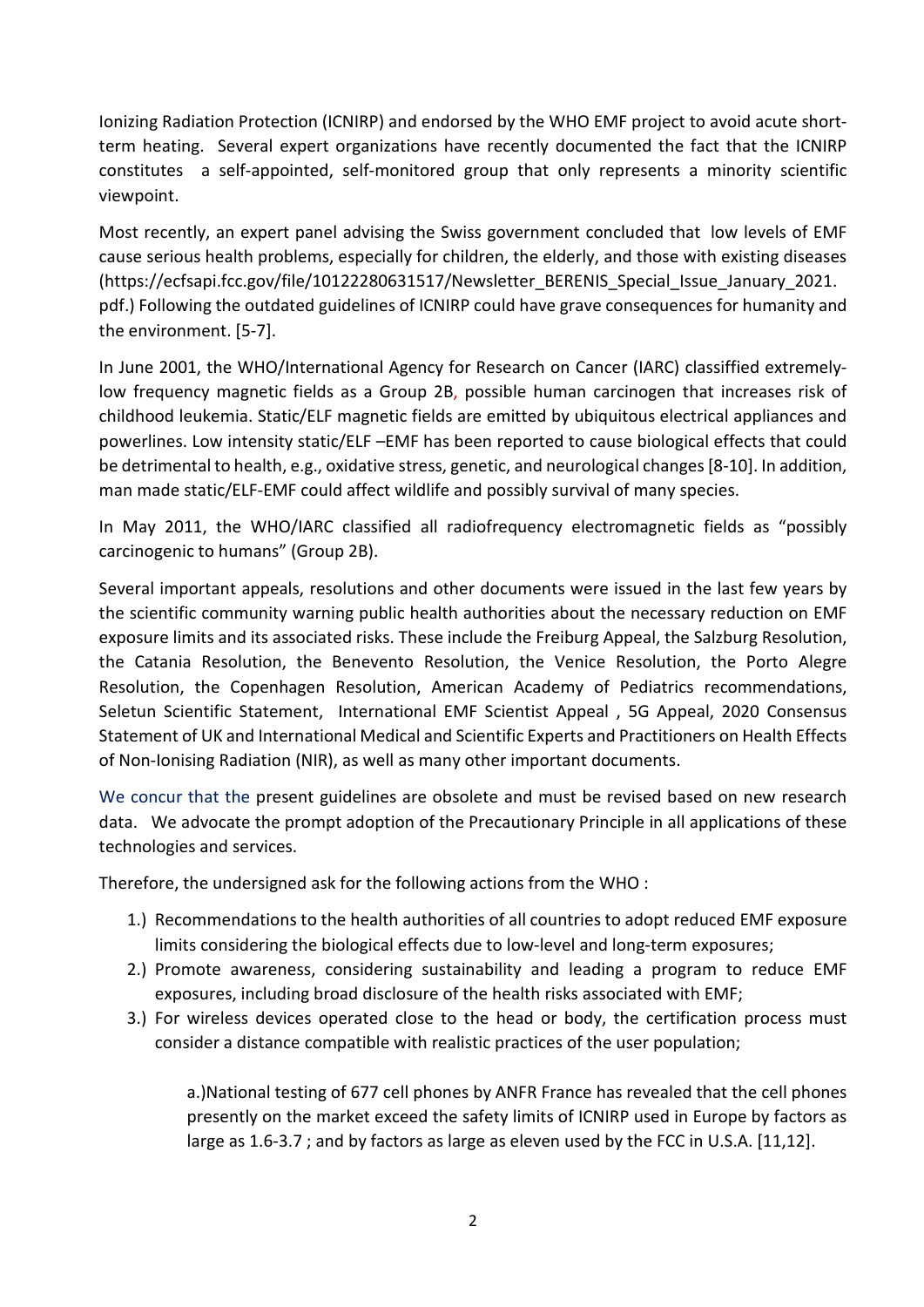b.) Such high rates of microwave absorption measured by ANFR in France have previously been reported to cause elevation of temperature in excess of 1 degree centigrade for parts of the brain close to radiating antennas of cell phones [13].

- 4.) Broad recommendation to the population of all countries to use the Precautionary Principle to reduce EMF exposure, and encourage the use of wired devices (e.g., connected via cables, such as ethernet or optical fiber) ;
- 5.) Broad recommendation to the population of all countries :
	- a.) when talking on the mobile phone, make only short or essential calls; try to hold it at least one inch away from the head; and use of hands-free kits, headphones and text messages;
	- b.) children and other sensitive and vulnerable people should avoid the use of mobile phones and other wireless devices.
- 6.) The WHO EMF project needs to be reconstituted with a balanced panel of experts who have *no conflicts of interest*. The current panel constitutes members from ICNIRP who ignore evidence of bio-effects other than acute heating.

#### **Peer-reviewed publications**

[1] O.P. Gandhi, L.L. Morgan et al. "Exposure Limits: The underestimation of absorbed cell phone radiation, especially in children", Electrom Biol Med, 31(1):34-51, 2012. doi: 10.3109/15368378.2011.622827.

[2] O.P.Gandhi, G.Lazzi and C.M.Furse, "Electromagnetic Absorption in the Human Head and Neck for Mobile Telephones at 835 and 1900 MHz", IEEE Trans.MTT, vol.44 (10), pp.1884-1897, 1996.

[3] A.A.de Salles, G.Bulla and C.E.F.Rodriguez, "Electromagnetic Absorption in the Head of Adults and Children due to Mobile phone operation close to the Head", Electromagn.Biol.Med., vol. 25(4), pp.349-360, 2006.

[4] C.K. Chou, A.W. Guy et al. "Long–term low-level microwave irradiation of rats", Bioelectromagnetics, 13(6):469-496, 1992. doi :10.1002/bem.2250130605.

[5] S.L. Smith-Roe et al. "Evaluation of the genotoxicity of cell phone radiofrequency radiation in male and female rats and mice following subchronic exposure", Environ Mol Mutagen, 61(2):276- 290, 2020. doi: 10.1002/em.22343.

[6] National Toxicology Program. NTP Technical Report on the Toxicology and Carcinogenesis Studies of GSM- and CDMA-Modulated Cell Phone Radiofrequency Radiation at 900 MHz in Hsd :Sprague Dawley SD Rats (Whole-Body Exposure), NTP TR 595. 2018. Downloaded on 02/01/2021[: https://ntp.niehs.nih.gov/ntp/htdocs/lt\\_rpts/tr595\\_508.pdf](https://ntp.niehs.nih.gov/ntp/htdocs/lt_rpts/tr595_508.pdf)

[7] L. Hardell. "[World Health Organization, radiofrequency radiation and health –](https://www.spandidos-publications.com/10.3892/ijo.2017.4046) [a hard nut to](https://www.spandidos-publications.com/10.3892/ijo.2017.4046)  [crack \(Review\)](https://www.spandidos-publications.com/10.3892/ijo.2017.4046) ". Int J Oncol, 51(2):405-13, 2017. doi: 10.3892/ijo.2017.4046.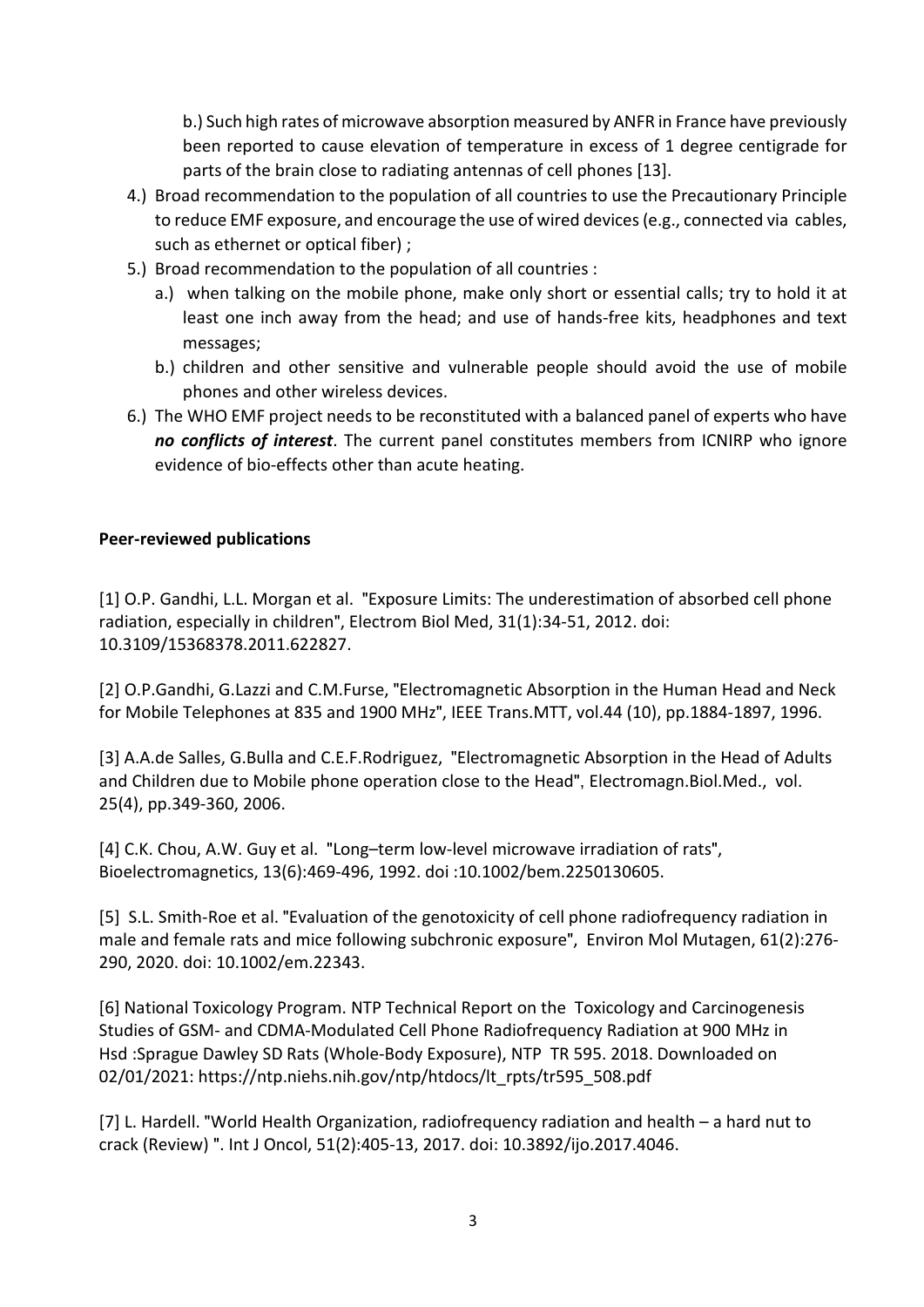[8] H. Lai, "Exposure to static and extremely-low frequency electromagnetic fields and cellular free radicals. Electromagnetic Biology and Medicine 38:231-248, 2019.

[9] H. Lai , "Genetic effects of nonionizing electromagnetic fields". Electromagnetic Biology and Medicine DOI: [10.1080/15368378.2021.1881866,](https://doi-org.offcampus.lib.washington.edu/10.1080/15368378.2021.1881866) 2021.

[10] H. Lai, Research summary- ELF-EMF/Static field neurological effects abstracts. In Sage, C and Carpenter, D. (eds) BioInitiative Report: "[A Rationale for a Biologically-based Public Exposure](https://bioinitiative.org/)  [Standard for Electromagnetic Fields \(ELF and RF\)](https://bioinitiative.org/) ", [https://bioinitiative.org,](https://bioinitiative.org/) Updated 2020.

[11] Report provided by Dr. Marc Arazi of Phonegate Alerte, Paris, France: https://data.anfr.fr/anfr/visualisation?id=ad8014ec-f631-450e-a259-799188714ef9

[12] O.P.Gandhi, " Microwave Emissions from Cell Phones Exceed Safety Limits in Europe and the U.S. When Touching the Body", IEEE ACCESS, vol.7 pp.47050-47052, 2019.

[13] Q-X.Li and O.P.Gandhi, " Thermal Implications of the New Relaxed IEEE RF Safety Standard for Head Exposures to Cellular Telephones at 835 and 1900 MHz", IEEE Trans. MTT vol. 54 (7), pp.3146-3154, 2006.

### **Additional information can also be obtained from the following references [a-i]**

[a] P. Bandara, D. Carpenter. "[Planetary electromagnetic pollution: it is time to assess its impact](https://www.sciencedirect.com/science/article/pii/S2542519618302213?via%3Dihub)". Lancet Planet Health, 2(12):e512-e514, 2018. doi: 10.1016/S2542-5196(18)30221-3.

[b] D. Belpomme, L. Hardell, et al. "[Thermal and non-thermal health effects of low intensity non](https://www.ncbi.nlm.nih.gov/pubmed/30025338)[ionizing radiation: An international perspective](https://www.ncbi.nlm.nih.gov/pubmed/30025338)". Environ Pollut, 242(Pt A):643-658, 2018. doi: 10.1016/j.envpol.2018.07.019.

[c] L. Hardell and M. Carlberg, "Lost opportunities for cancer prevention: historical evidence on early warnings with emphasis on radiofrequency radiation", Rev Environ Health, 2021, https://doi.org/10.1515/reveh-2020-0168.

[d] C. Fernández, A.A. de Salles, M.E. Sears, R.D. Morris, D.L. Davis, "Absorption of wireless [radiation in the child versus adult brain and eye from cell phone](https://www.sciencedirect.com/science/article/pii/S0013935118302561) conversation or virtual reality", Environmental Research, Volume 167, Pages 694-699, 2018, ISSN 0013-9351, doi:0.1016/j.envres.2018.05.013.

[e] R. Kostoff, P. Heroux, et al. "[Adverse health effects of 5G mobile networking technology under](https://www.sciencedirect.com/science/article/abs/pii/S037842742030028X)  [real-life conditions](https://www.sciencedirect.com/science/article/abs/pii/S037842742030028X)", Toxicol Lett, 323:35-40, 2020. doi: 10.1016/j.toxlet.2020.01.020

[f ] A.B. Miller, L.L. Morgan, et al. "[Cancer epidemiology update, following the 2011 IARC evaluation](https://www.sciencedirect.com/science/article/pii/S0013935118303475)  [of radiofrequency electromagnetic fields \(Monograph 102\)](https://www.sciencedirect.com/science/article/pii/S0013935118303475) ", Environ Res, 167:673-683, 2018. doi: 10.1016/j.envres.2018.06.043.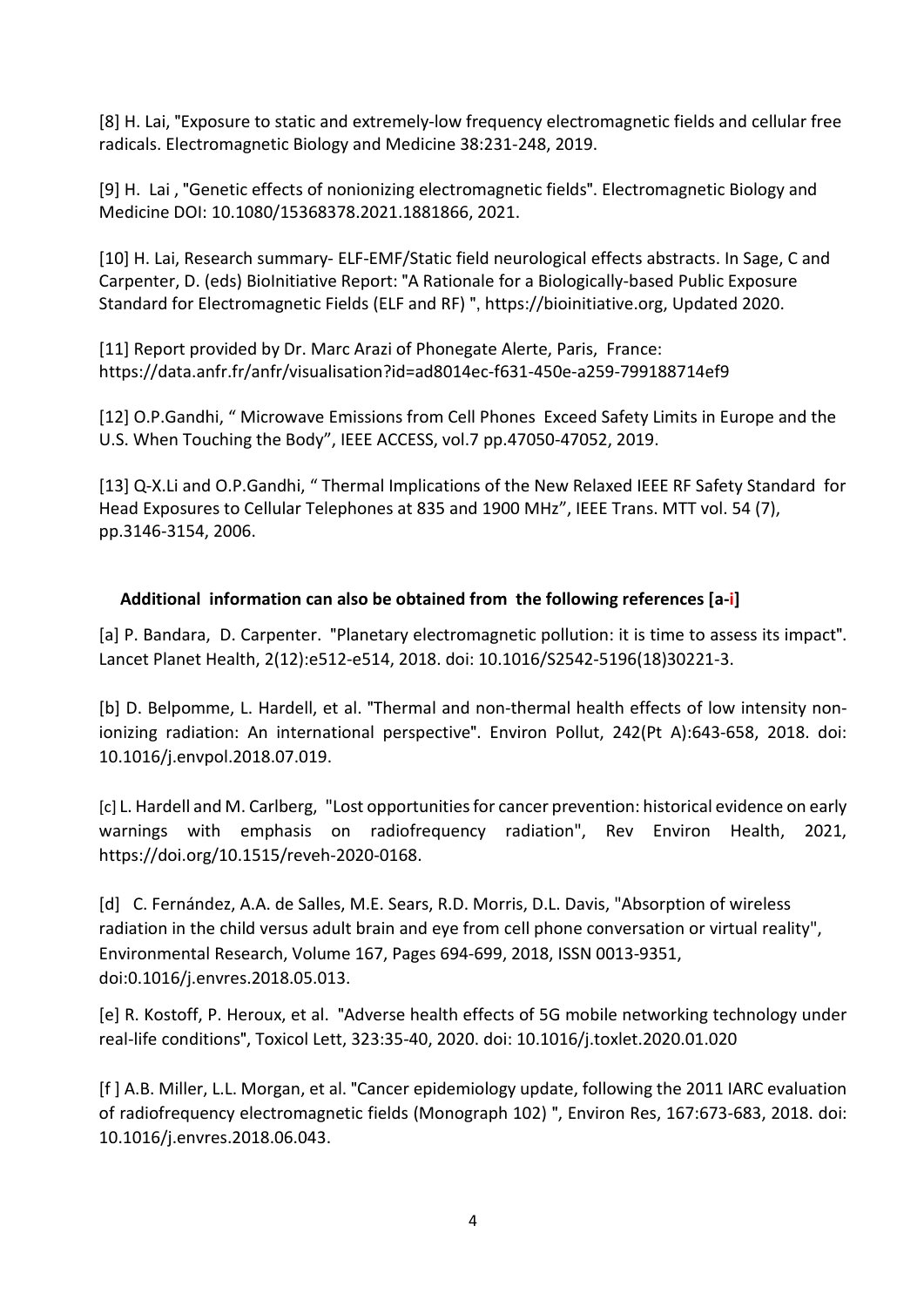[g] "[International Appeal: Scientists call for protection from non-ionizing electromagnetic field](https://www.researchgate.net/publication/298533689_International_Appeal_Scientists_call_for_protection_from_non-ionizing_electromagnetic_field_exposure)  [exposure](https://www.researchgate.net/publication/298533689_International_Appeal_Scientists_call_for_protection_from_non-ionizing_electromagnetic_field_exposure)". Eur J Oncol, 20(3-4):180-182, 2015. Downloaded 02/01/2021: <https://www.mattioli1885journals.com/index.php/EJOEH/article/view/4971>

Signatures –

### Experts

- Adlkofer, Franz, Pandora-Foundation for Independent Research, Germany
- Arazi, Marc, Phonegate, France
- Bandara, Priyanka, ORSAA and Biochemistry & Molecular Genetics UNSW, Greece
- Belyaev, Igor, Biomedical Research Center, SAS, Slovak Republic
- Carpenter, David, University of Albany, USA
- Davis, Devra L., President Environmental Health Trust, USA
- De Salles, Alvaro A., UFRGS Federal University of Rio Grande do Sul, Brazil
- Dode, Adilza C., MRE Engineering- BH, Brazil
- Fernández, Claudio R., IFRS Fed. Inst. of Education, Science and Technology of RS, Brazil
- Figueroa, Hugo E., UNICAMP University of Campinas, Brazil
- Gandhi, Om P., University of Utah, USA
- Giuliani, Livio, ICEMS, Italy and ECERI, Belgium
- Hardell, Lennart, The Environment and Cancer Research Foundation, Sweden
- Havas, Magda, Trent University, Canada
- Héroux, Paul, McGill University Medicine, Canada
- Johansson, Olle, Karolinska Institute and the Royal Institute of Technology, Sweden
- Lai, Henry C., University of Washington, USA
- Leach, Victor, FRMIT Applied Physics, ARPS, ORSAA, Australia
- Maisch, Don, ORSAA, ACNEM the Australasian Coll. of Nut. and Env. Medicine, Australia
- Marinelli, Fiorenzo , ICEMS, Italy
- May, Meris, ORSAA Oceania RF Scientific Advisory Association, Australia
- Michaels, Meris, environmental advocate, Switzerland
- Morgan, L. Lloyd, EHT, USA
- Moskowitz, Joel, School of Public Health, University of California, USA
- Pall, Martin, Washington State University, USA
- Poggi, Claudio, ICEMS, Italy
- Sage, Cindy, Co-Editor, BioInitiative Reports, USA
- Silva, Hugo G., Universidade de Evora, Portugal
- Soffritti, Morando, Honorary President Ramazzini Institute, ICEMS, Italy
- Stein, Yael, Hebrew University Hadassah Medical Center, Israel
- Sun, Wenjun, Bioelectromagnetics Key Lab., Zhejiang Univ. School of Medicine, China
- Tejo, Francisco de A., UFCG Federal University of Campina Grande, Brazil
- Touzet, Rodolfo, CNEA Argentinian Athomic Energy Commission, Argentina
- Vieira, Geila R., environmental and public health medical doctor, Brazil